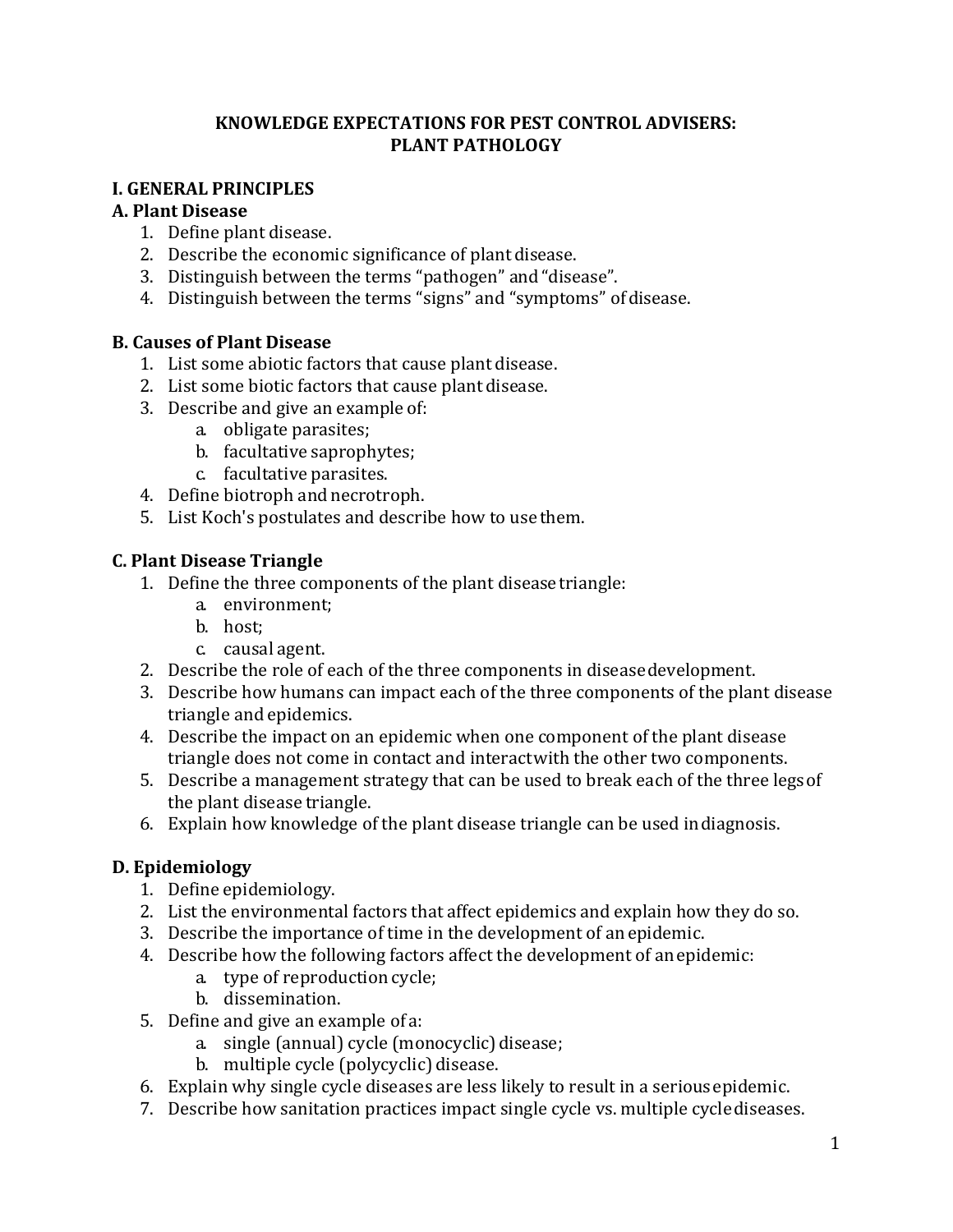## **E. Terms to Know**

- 1. Define:
	- a. *formae specialis*;
	- b. incubation period;
	- c. infection;
	- d. infestation;
	- e. inoculum;
	- f. latent infection;
	- g. mummy;
	- h. overwintering;
	- i. pathovar;
	- j. propagule;
	- k. race;
	- l. soil inhabitant/soil resident;
	- m. soil transient/soil invader;
	- n. vector.

#### **II. BIOLOGY AND IDENTIFICATION**

#### **A. Fungi**

#### **The Distinguishing Characteristics of Fungi**

- 1. Define:
	- a. apothecium;
	- b. ascocarp;
	- c. ascospore;
	- d. basidiospore;
	- e. chlamydospore;
	- f. cleistothecium;
	- g. conidium;
	- h. Fungi Imperfecti;
	- i. fungus;
	- j. haustorium;
	- k. hypha;
	- l. mycelium;
	- m. oospore;
	- n. perithecium;
	- o. pycnidium;
	- p. sclerotium;
	- q. sporangium;
	- r. spore;
	- s. teliospore;
	- t. zoospore.
- 2. Describe fungal characteristics:
	- a. are eukaryotic;
	- b. have sexual and/or asexual reproduction;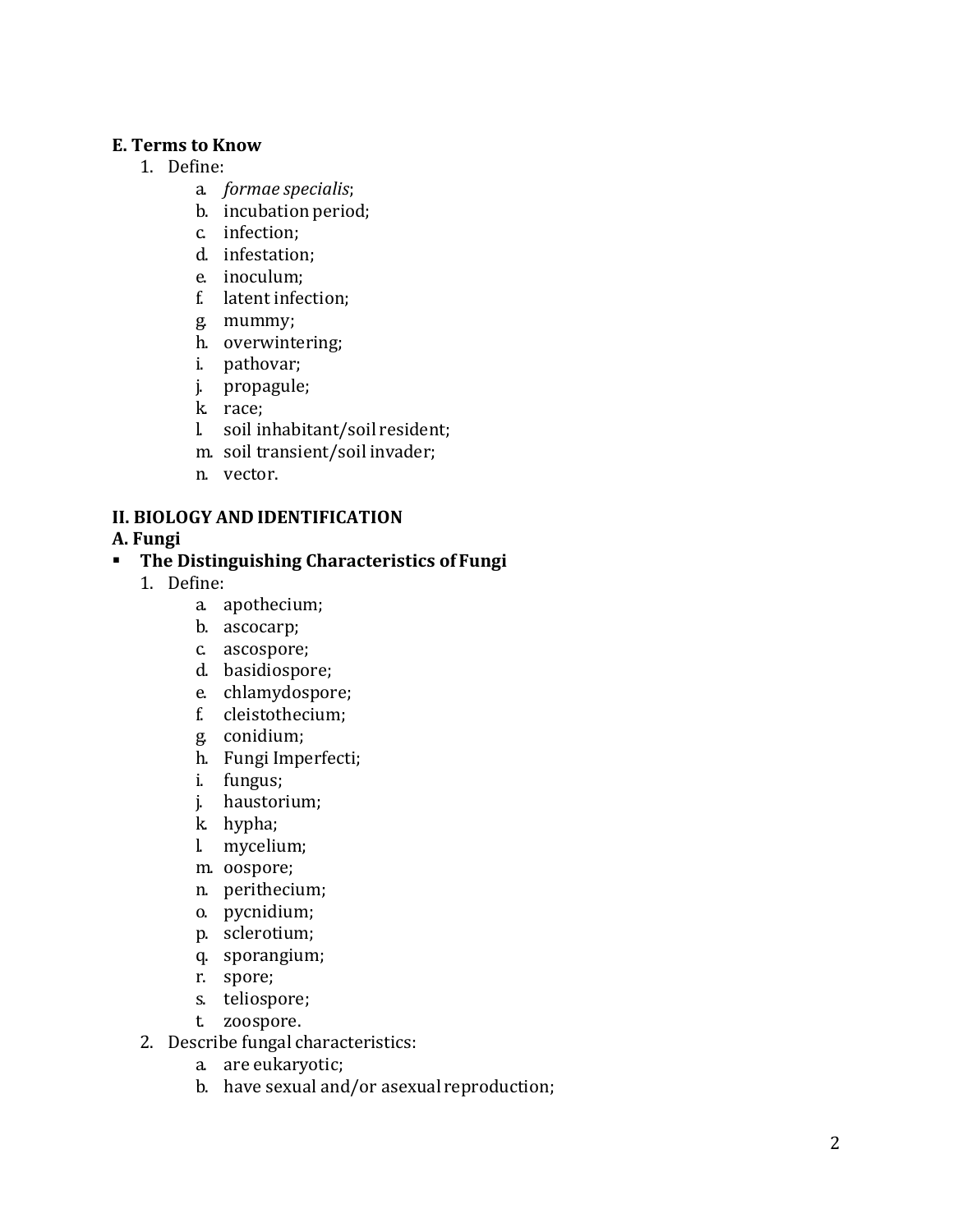- c. do not photosynthesize;
- d. have resistant survival stages;
- e. mycelium is the vegetative state;
- f. spores are reproductive propagules;
- g. free moisture and high humidity is important for infection.
- 3. Describe how fungi are isolated andidentified.

## **Specific Fungal Diseases**

- 4. For each of the following pathogens and associated disease,identify:
	- a. the common name of disease;
	- b. the Latin name of the causal agent;
	- c. the class of the causal agent;
	- d. the biology;
	- e. life cycles
		- i. the sexual structure;
		- ii. the asexual structure;
		- iii. the resistant survival stage;
		- iv. host range.
	- f. signs and symptoms of the disease;
	- g. methods of control.

Plasmodiophoromycetes (class)

*Plasmodiophora brassicae* - clubroot

Zygomycetes (class)

*Rhizopus* sp. - soft rot

Oomycetes (class)

- *Phytophthora* sp. late blight of potato
- *Pythium* sp. damping-off
- *Bremia* sp. downy mildew oflettuce

Ascomycetes (class)

- *Erysiphe necator*  grape powdery mildew
- *Taphrina* sp. peach leaf curl
- *Venturia* sp. apple scab
- *Colletotrichum acutatum*  strawberry anthracnose
- *Sclerotinia* sp. watery soft rot, cottony rot
- *Monilinia* sp. brown rot

Basidiomycetes (class)

- **smuts** 
	- o *Ustilago* sp. common smut of corn
- rusts
	- o *Puccinia* sp. stem rust of wheat
- *Armillaria* sp. oak root fungus
- . Root and stem rots
	- o *Sclerotium* sp. stem rot, southern blight, white rot ofonion
	- o *Rhizoctonia* sp. damping-off, soreshin, brown patch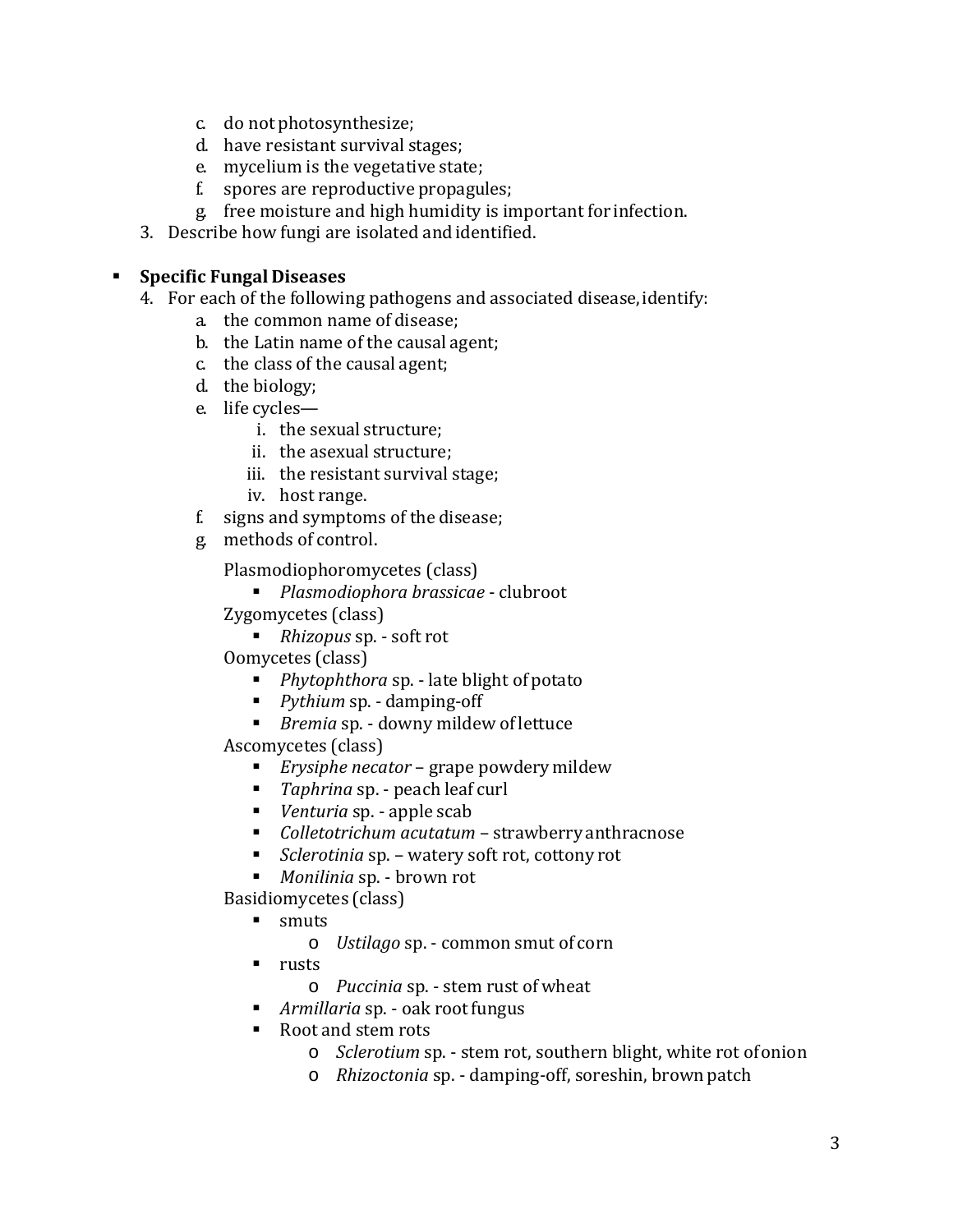Fungi Imperfecti (class)

- *Botrytis* sp. gray mold
- *Alternaria* sp. tomato blackmold
- *Verticillium* sp. verticilliumwilt
- *Fusarium* sp. fusarium wilt and root rot

#### **B. Plant Diseases Caused By Bacteria, Fastidious Vascular Bacteria andPhytoplasmas** . **Distinguishing Characteristics ofBacteria**

- 1. Recognize that all bacterial plant pathogens have the following general characteristics:
	- a. prokaryotic;
	- b. asexual reproduction;
	- c. enter through wounds or natural openings (not healthytissue);
	- d. ooze is a sign of bacterial disease.
- 2. Describe how bacteria enter planttissue.
- 3. Describe how bacteria reproduce.
- 4. Describe various ways that bacteria are disseminated or spread.
- 5. Describe how bacteria overwinter or survive when their host is notpresent.
- 6. Describe the environmental conditions favorable for development of plant pathogenic bacteria.

## **Bacterial Diseases**

- 7. List the two kinds of prokaryotes, bacteria and mollicutes, that cause plant disease and how they differ.
- 8. Name the two major groups of mollicutes. [spiroplasma andphytoplasma]
- 9. For each of the following bacterial diseases,identify:
	- a. the common name of the disease;
	- b. the genus of the causal agent;
	- c. the disease cycle;
	- d. means of survival;
	- e. method of dissemination;
	- f. mechanism of inoculation and infection;
	- g. environmental conditions favorable for disease;
	- h. symptoms and signs of disease;
	- i. host range;
	- j. methods of control;
	- k. common, or LatinName.
		- *Pseudomonas* sp. --bacterial canker of stone fruits
		- *Clavibacter* sp. --bacterial canker oftomato
		- *Erwinia* sp. --fire blight, bacterial soft rot
		- *Xanthomonas* sp. --black rot of crucifers
		- *Agrobacterium* sp. --crown gall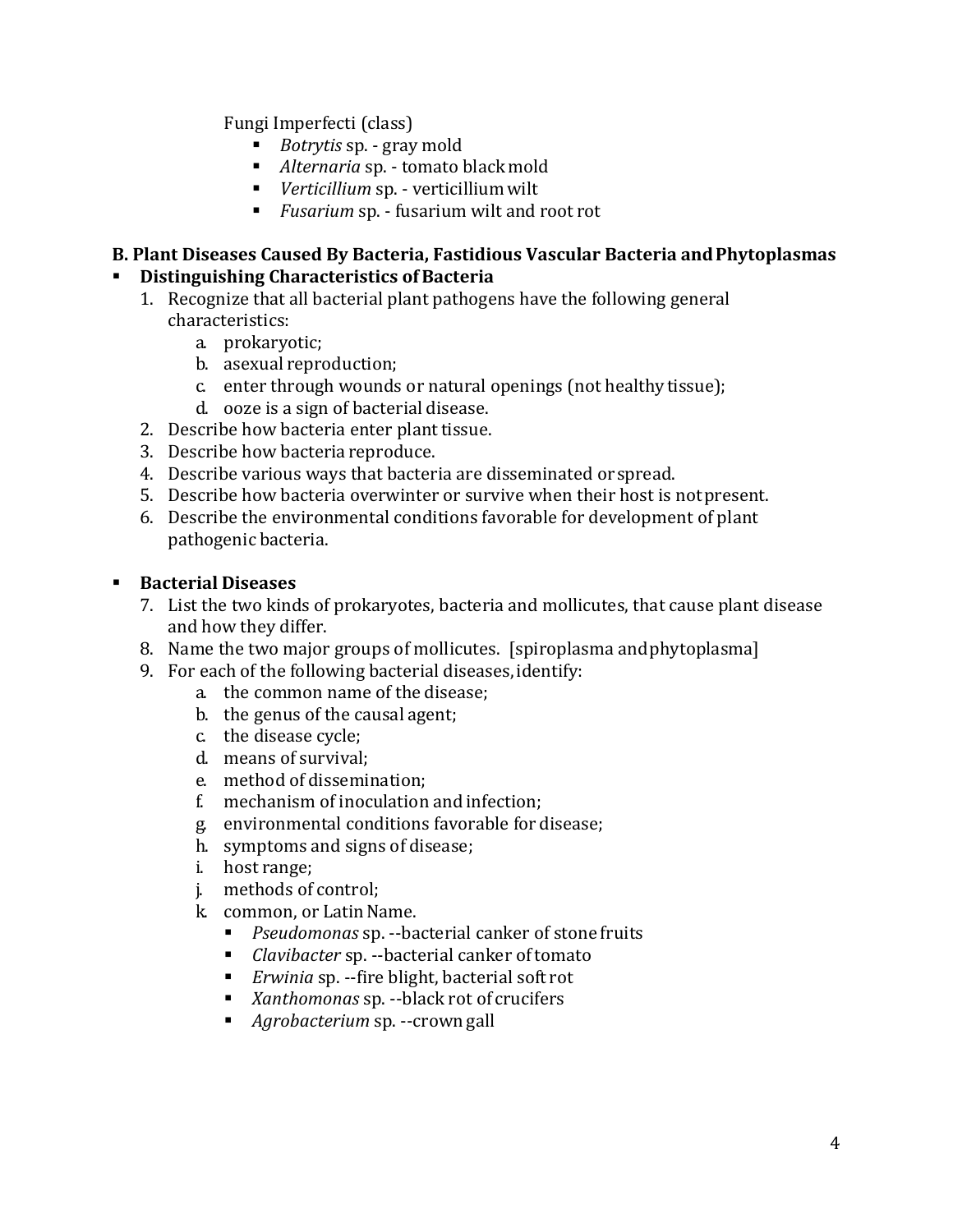## **Fastidious Vascular Bacteria**

- 12. Define fastidious vascular bacteria and give an example of a xylem-limited and phloem-limited fastidious bacteria. [xylem-limited: *Xylella fastidiosa*; phloemlimited Huanglongbing]
- 13. For Pierce's disease and almond leaf scorch recognizethe:
	- a. life cycle;
	- b. insect vector;
	- c. disease reservoir.
- 14. Be prepared to identify the following diseases when presented with aphotograph:
	- a. Pierce's disease;
	- b. Almond leaf scorch.

## **Plant Diseases Caused By Phytoplasmas**

15. Define phytoplasma (formerly mycoplasmalikeorganisms).

## **Common Phytoplasma-caused Diseases**

16. For each disease listed below, identify (if any):

- a. the insect vector;
- b. disease reservoir;
- c. alternate hosts.
- **Corn stunt** leafhoppers (vector)
- **Cherry X-disease**  leafhoppers (vector)
- **Aster yellows**  leafhoppers (vector)

## **C. Plant Diseases Caused By Virus and Virus-likeAgents**

- 1. Define:
	- a. viroid;
	- b. virus.
- 2. Describe viral transmission, infection, andsymptoms.
- 3. Describe how the following techniques can be used to identify or detect a viral disease:
	- a. electron microscopy;
	- b. indicator plants;
	- c. indexing;
	- d. serology;
	- e. ELISA testing;
	- f. DNA hybridization;
	- g. polymerase chain reaction (PCR).

## **Diagnosing Viral Diseases**

- 4. For each viral disease listed below, identify;
	- a. symptomology;
	- b. disease cycles;
	- c. host range;
	- d. methods of control;
	- e. how the virus is spread.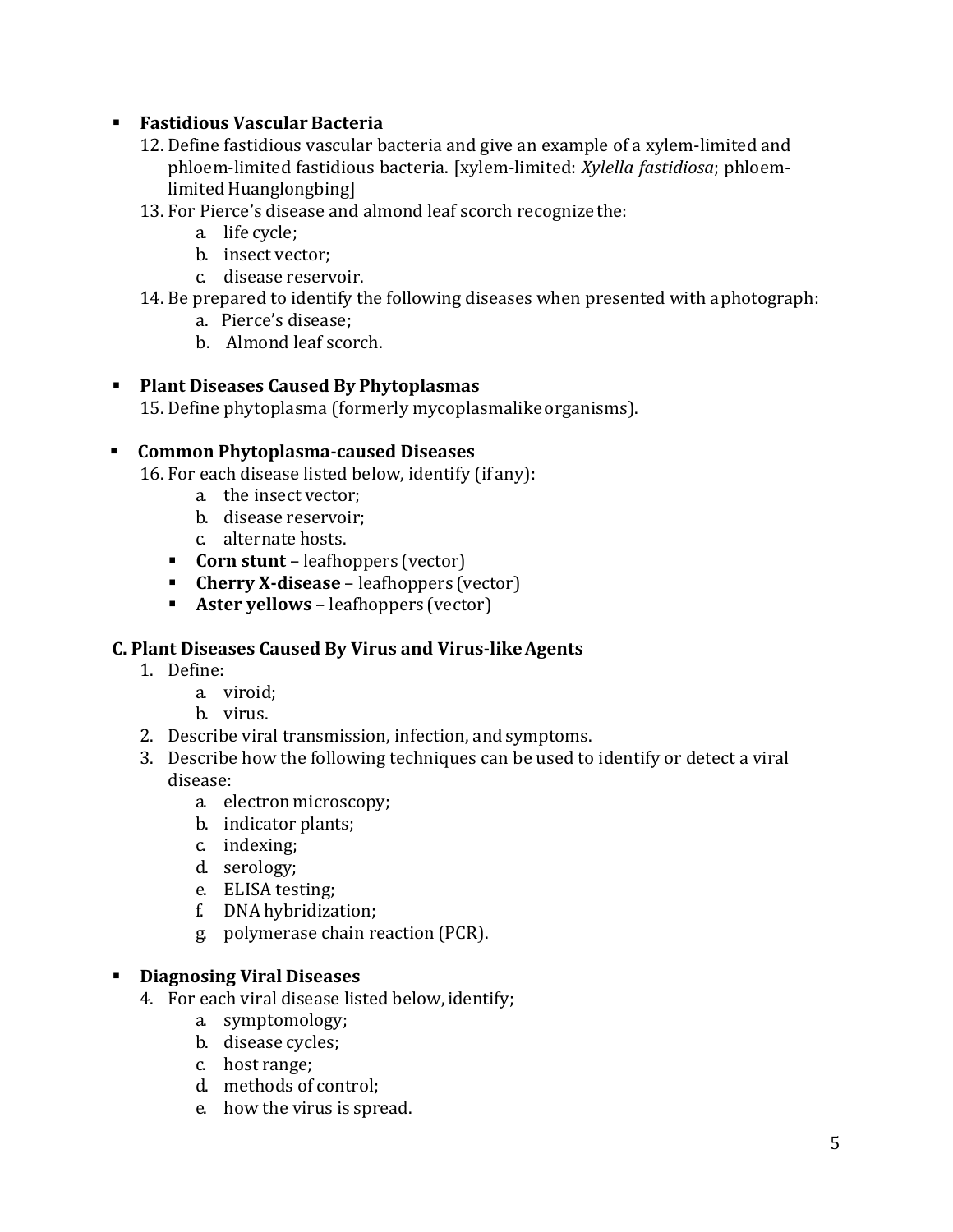## **Arthropod vectors**

- Tomato spotted wilt tospovirus (pathogen); tomato spotted wilt (disease); thrips (vector)
- Beet curly top geminivirus (pathogen); Curly top disease (disease); leafhoppers (vector)
- Cucumber mosaic cucumovirus (CMV) (pathogen); cucumber mosaic (disease); aphids (vector)

# **Soilborne vectors**

- Beet necrotic yellow vein furovirus (pathogen); rhizomania of sugarbeets (disease); soilborne fungus, *Polymyxa betae* (vector)
- Grape fanleaf nepovirus (pathogen); grapevine fanleaf (disease); nematodes (vector)

## **Seed**

- Lettuce mosaic potyvirus (pathogen); lettuce mosaic (disease); aphids(vector)
- Bean common mosaic potyvirus (pathogen); bean common mosaic (disease); aphids (vector)

## **Grafting**

 Citrus tristeza closterovirus (pathogen); citrus tristeza (disease); melon aphid (vector)

## **Mechanical transmission**

 Tobacco mosaic tobamovirus/tomato mosaic tobamovirus (pathogens); tobacco and tomato mosaic (disease); insect, mechanical transmission, often by man and tomato seed (vector)

## **D. Plant Diseases Caused by Parasitic Seed Plants and Abiotic PlantDiseases**

#### . **Plant Diseases Caused by Parasitic Seed Plants**

- 1. Recognize the following parasitic seed plants. Know their host range and methods of control. Be prepared to identify them when presented with a photograph, common, or Latin name.
	- *Arceuthobium* **sp.**  dwarf mistletoe
	- *Phoradendron* **sp.,** *Viscum* **sp.**  true or leafy mistletoe
	- *Cuscuta* **sp.**  Dodders

## **Symptoms of Abiotic Plant Diseases**

- 2. List the general types of symptoms associated with abiotic plant diseases.
- 3. Describe the types of symptoms associatedwith:
	- a. air pollution and other toxic chemicals;
	- b. herbicide injury;
	- c. mineral excesses and deficiencies;
	- d. excess soil moisture;
	- e. low soil moisture;
	- f. high temperature;
	- g. low temperature;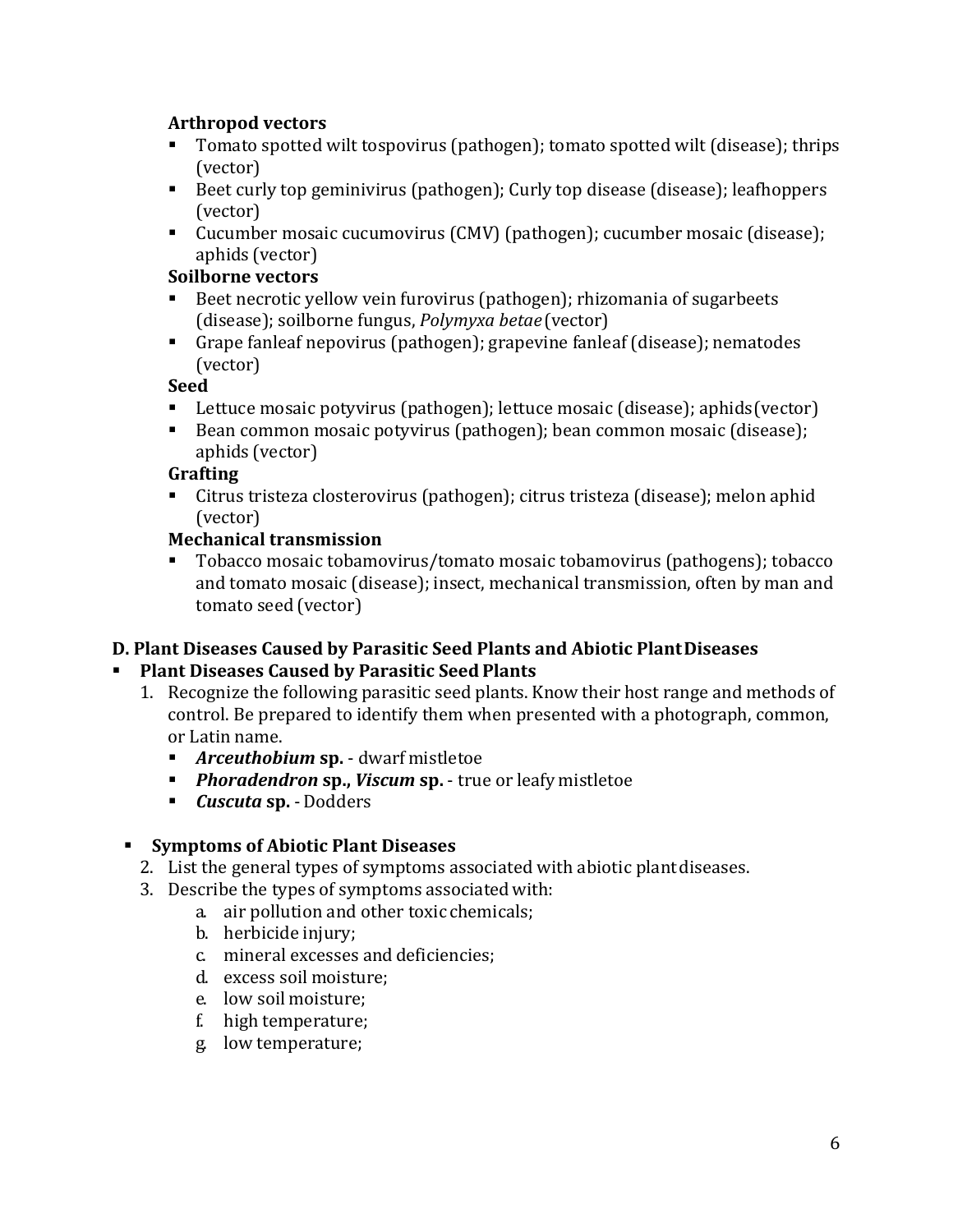- h. excessive exposure to sunlight;
- i. wind.

## **III. DISEASE MANAGEMENT**

## **Monitoring and Evaluating Plant Diseases in theField**

- 1. Describe how patterns in disease, on the plant or across a field, can be used to evaluate the cause of the disease.
- 2. Describe how the following can influence diseaseoccurrence:
	- a. soil factors;
	- b. irrigation factors;
	- c. fertilizer/pesticides used;
	- d. planting date;
	- e. cropping patterns;
	- f. crop rotation;
	- g. weed populations in the area;
	- h. previous crops and diseases.
- 3. Describe the importance of the following factors when collecting samples to send to the lab for disease confirmation:
	- a. sample size;
	- b. samples with a range of symptoms;
	- c. dead and live tissue for cultures;
	- d. labeling and handling of samples.
- 4. Define disease forecasting.
- 5. Define the critical parameters used in disease forecasting modelsfor:
	- a. fire blight;
	- b. apple scab;
	- c. grape powdery mildew [UC IPM Pest Management Guidelines:Grape].
- 6. Describe field sampling and treatment thresholds and how they might be used by a plant pathologist.

## **Exclusion as a disease management strategy**

- 7. Define:
	- a. exclusion;
	- b. quarantine.
- 8. Describe how the following methods can be used to evade the pathogen and give an example of each:
	- a. host free period;
	- b. planting date to avoid susceptibility;
	- c. pruning;
	- d. use of pathogen-free seed.
- 9. Define certified planting material.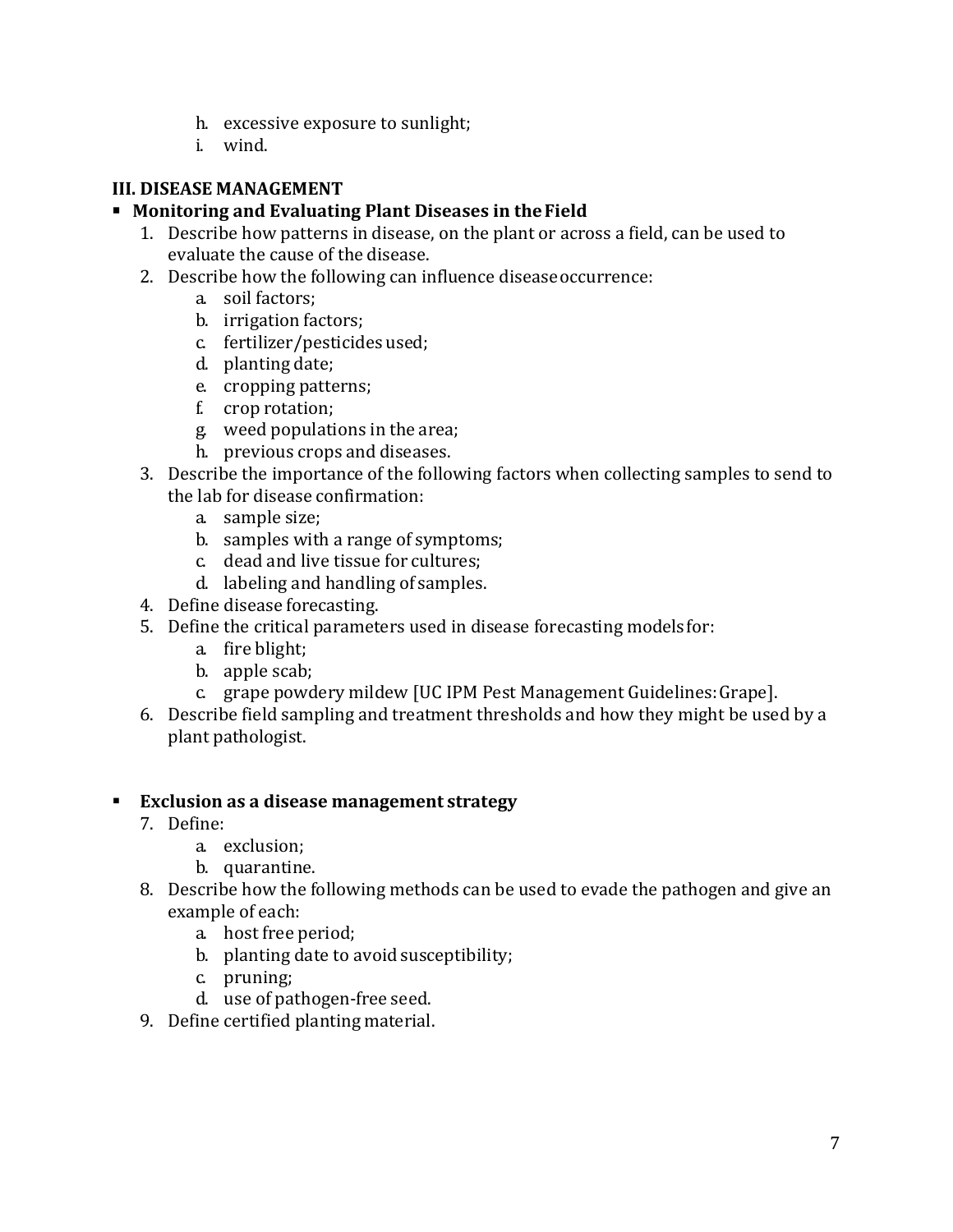## **Cultural Methods**

- 10. Describe how host eradication can be utilized for the control of some pathogens and give an example.
- 11. Describe how different irrigation practices can increase the susceptibility of crops to foliar disease and give an example of how the problems can bereduced.
- 12. Describe how irrigation and soil drainage can affectdiseases:
	- a. Pythium damping-off;
	- b. Phytophthora root rot.
- 13. Describe how soil fertility can be used tomanage:
	- a. fire blight;
	- b. Pythium damping-off.
- 14. Describe how crop rotation can be used to reduce *Verticillium* populations in the soil.
- 15. Describe how sanitation practices aid in reducing the spread of the pathogenin:
	- a. late blight of potato;
	- b. fire blight.
- 16. Describe how pruning timing can be used to reduce the incidence of fireblight.
- 17. Describe how controlling alternate hosts can aid in managing plant disease and give an example.

## **Biological Methods**

18. Define:

- a. antagonist;
- b. mycopesticides;
- c. suppressive soils.

19. Describe the biological control method used to prevent crowngall.

## **Physical Methods**

- 20. Give an example of the use of soil sterilization by heat to control plantdisease.
- 21. Describe how soil solarization might be used to reduce soil-bornepathogens.
- 22. Describe how refrigeration is used in post harvest diseasecontrol.

## **Chemical Methods**

- 23. List the advantages and disadvantages of fumigation for the control of soil borne diseases.
- 24. Be aware that fungicides/fumigants may harm honeybees and nativepollinators.
- 25. Describe disinfestation of warehouses for plant diseasecontrol.
- 26. Understand why insecticides used against insect vectors are not generallyeffective in managing viral diseases.
- 27. Describe methods to manage postharvest diseases.
- 28. Give an example in which one of the following methods of application would be the most appropriate:
	- a. foliage sprays and dusts;
	- b. seed treatment;
	- c. soil treatment;
	- d. treatment of wounds.